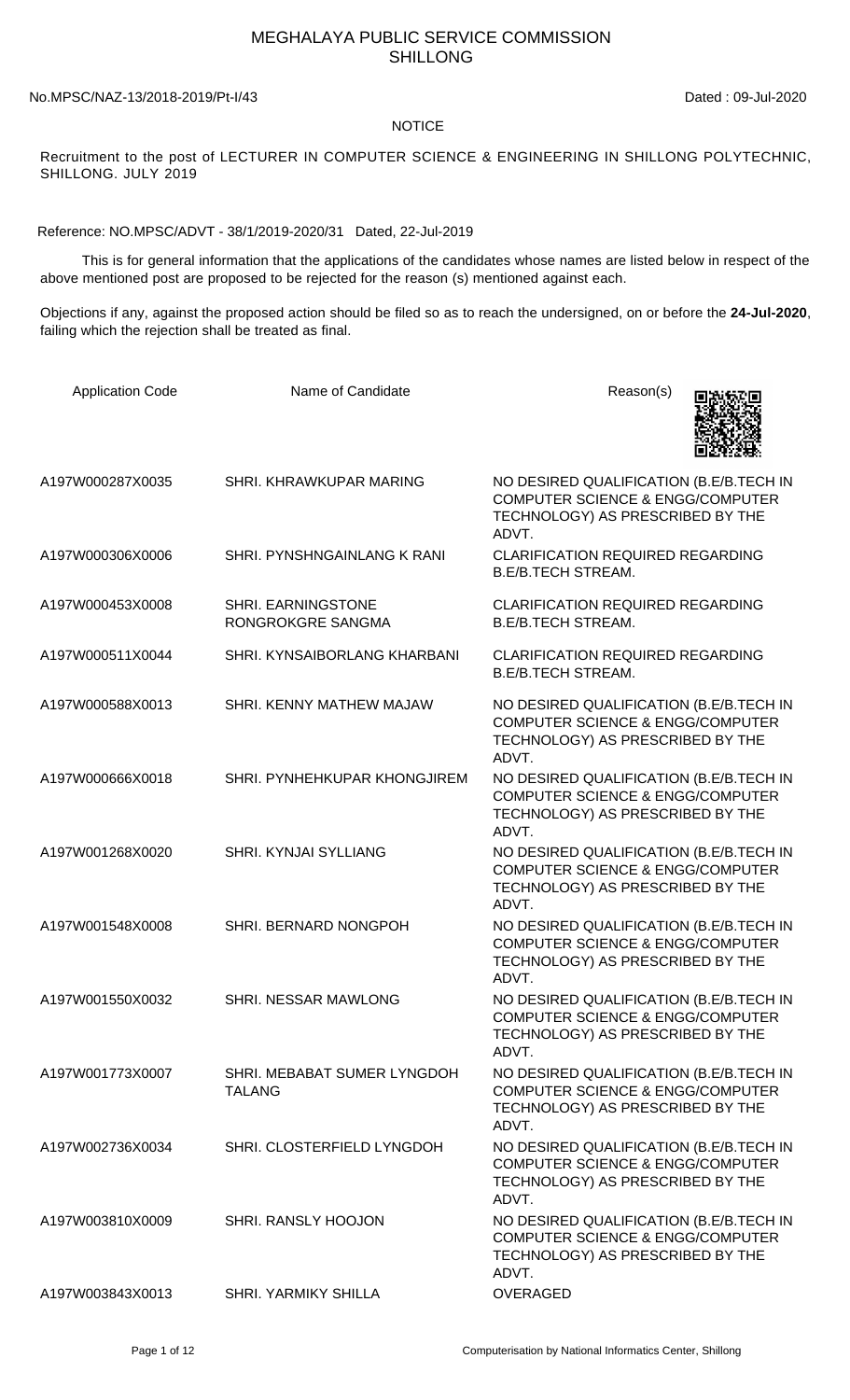| <b>Application Code</b> | Name of Candidate                                  | Reason(s)                                                                                                                           |
|-------------------------|----------------------------------------------------|-------------------------------------------------------------------------------------------------------------------------------------|
| A197W003856X0041        | SHRI. MOONSTAR MARWEIN                             | NO DESIRED QUALIFICATION (B.E/B.TECH IN<br><b>COMPUTER SCIENCE &amp; ENGG/COMPUTER</b><br>TECHNOLOGY) AS PRESCRIBED BY THE<br>ADVT. |
| A197W004357X0016        | SHRI. KYRSHANLANG R DKHAR                          | NO DESIRED QUALIFICATION (B.E/B.TECH IN<br><b>COMPUTER SCIENCE &amp; ENGG/COMPUTER</b><br>TECHNOLOGY) AS PRESCRIBED BY THE<br>ADVT. |
| A197W005112X0009        | SMTI. MOVALYZA DKHAR                               | <b>CLARIFICATION REQUIRED REGARDING</b><br><b>B.E/B.TECH STREAM.</b>                                                                |
| A197W005405X0043        | SHRI. DABIDLANG MAWROH<br><b>KHARKONGOR</b>        | NO DESIRED QUALIFICATION (B.E/B.TECH IN<br><b>COMPUTER SCIENCE &amp; ENGG/COMPUTER</b><br>TECHNOLOGY) AS PRESCRIBED BY THE<br>ADVT. |
| A197W005503X0018        | SHRI. BHAKUPAR KHARSOHTUN                          | NO DESIRED QUALIFICATION (B.E/B.TECH IN<br><b>COMPUTER SCIENCE &amp; ENGG/COMPUTER</b><br>TECHNOLOGY) AS PRESCRIBED BY THE<br>ADVT. |
| A197W005883X0012        | SHRI. RAYMOND WANBHA<br><b>NONGRUM</b>             | NO DESIRED QUALIFICATION (B.E/B.TECH IN<br><b>COMPUTER SCIENCE &amp; ENGG/COMPUTER</b><br>TECHNOLOGY) AS PRESCRIBED BY THE<br>ADVT. |
| A197W006052X0017        | SHRI. RODERICK POU LEONG<br><b>LYNGDOH</b>         | <b>CLARIFICATION REQUIRED REGARDING</b><br><b>B.E/B.TECH STREAM.</b>                                                                |
| A197W006268X0013        | SHRI. SAIROS STAR JYRWA                            | NO DESIRED QUALIFICATION (B.E/B.TECH IN<br><b>COMPUTER SCIENCE &amp; ENGG/COMPUTER</b><br>TECHNOLOGY) AS PRESCRIBED BY THE<br>ADVT  |
| A197W006288X0024        | <b>SMTI. SANKIWAKA MIRACLE</b><br><b>NONGKHLAW</b> | NO DESIRED QUALIFICATION (B.E/B.TECH IN<br><b>COMPUTER SCIENCE &amp; ENGG/COMPUTER</b><br>TECHNOLOGY) AS PRESCRIBED BY THE<br>ADVT. |
| A197W006343X0031        | SHRI. CELESTIAL PILLAR PASSAH                      | NO DESIRED QUALIFICATION (B.E/B.TECH IN<br><b>COMPUTER SCIENCE &amp; ENGG/COMPUTER</b><br>TECHNOLOGY) AS PRESCRIBED BY THE<br>ADVT. |
| A197W006391X0031        | SHRI. JICKO A SANGMA                               | NO DESIRED QUALIFICATION (B.E/B.TECH IN<br><b>COMPUTER SCIENCE &amp; ENGG/COMPUTER</b><br>TECHNOLOGY) AS PRESCRIBED BY THE<br>ADVT. |
| A197W006985X0042        | SHRI. MACDONALD KHONGWIR                           | NO DESIRED QUALIFICATION (B.E/B.TECH IN<br><b>COMPUTER SCIENCE &amp; ENGG/COMPUTER</b><br>TECHNOLOGY) AS PRESCRIBED BY THE<br>ADVT. |
| A197W007198X0047        | SMTI. BANKYNSHEW BAKORDOR<br><b>KHARWANLANG</b>    | NO DESIRED QUALIFICATION (B.E/B.TECH IN<br><b>COMPUTER SCIENCE &amp; ENGG/COMPUTER</b><br>TECHNOLOGY) AS PRESCRIBED BY THE<br>ADVT. |
| A197W007497X0030        | SHRI. KEVINSON MAWLONG                             | <b>CLARIFICATION REQUIRED REGARDING</b><br><b>B.E/B.TECH STREAM.</b>                                                                |
| A197W007514X0017        | SHRI. KHRAWKUPAR LANG<br><b>NONGKYNRIH</b>         | NO DESIRED QUALIFICATION (B.E/B.TECH IN<br><b>COMPUTER SCIENCE &amp; ENGG/COMPUTER</b><br>TECHNOLOGY) AS PRESCRIBED BY THE<br>ADVT. |
| A197W007620X0029        | SMTI. DIANGSUK KURKALANG                           | NO DESIRED QUALIFICATION (B.E/B.TECH IN<br><b>COMPUTER SCIENCE &amp; ENGG/COMPUTER</b><br>TECHNOLOGY) AS PRESCRIBED BY THE<br>ADVT. |
| A197W007706X0064        | SHRI. KERMI DAOO SURONG                            | <b>CLARIFICATION REQUIRED REGARDING</b><br><b>B.E/B.TECH STREAM.</b>                                                                |
| A197W007963X0013        | SMTI. JANAILIN WARJRI                              | NO DESIRED QUALIFICATION (B.E/B.TECH IN<br><b>COMPUTER SCIENCE &amp; ENGG/COMPUTER</b><br>TECHNOLOGY) AS PRESCRIBED BY THE          |

Page 2 of 12 **Page 2 of 12** Computerisation by National Informatics Center, Shillong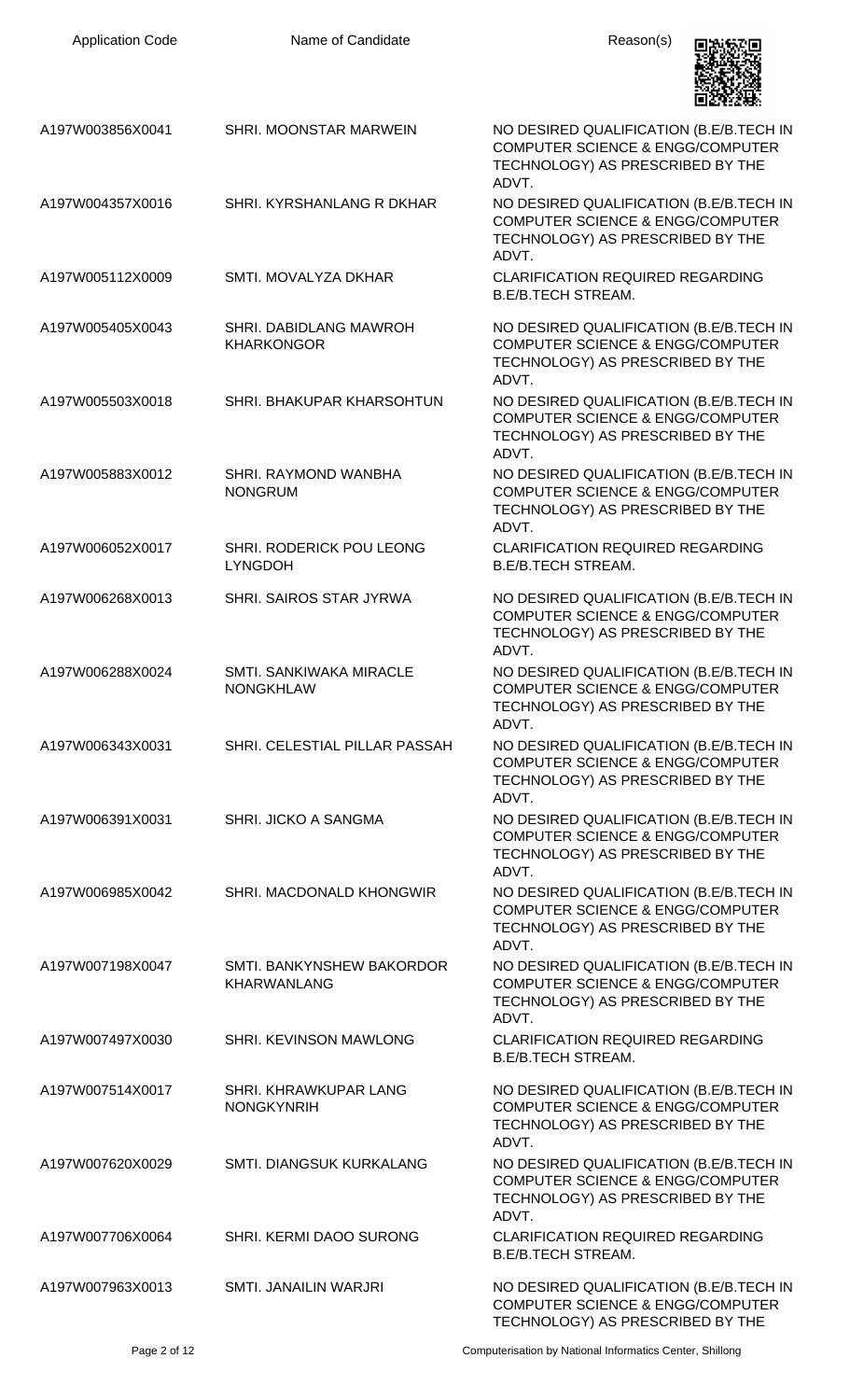| <b>Application Code</b> | Name of Candidate                            | Reason(s)                                                                                                                           |
|-------------------------|----------------------------------------------|-------------------------------------------------------------------------------------------------------------------------------------|
|                         |                                              | ADVT.                                                                                                                               |
| A197W008396X0018        | <b>SMTI. MONICA SHALLAM</b>                  | NO DESIRED QUALIFICATION (B.E/B.TECH IN<br><b>COMPUTER SCIENCE &amp; ENGG/COMPUTER</b><br>TECHNOLOGY) AS PRESCRIBED BY THE<br>ADVT. |
| A197W008965X0025        | SHRI. EMISON TONGPER                         | NO DESIRED QUALIFICATION (B.E/B.TECH IN<br><b>COMPUTER SCIENCE &amp; ENGG/COMPUTER</b><br>TECHNOLOGY) AS PRESCRIBED BY THE<br>ADVT. |
| A197W009499X0001        | <b>SHRI. JASANG MOMIN</b>                    | NO DESIRED QUALIFICATION (B.E/B.TECH IN<br><b>COMPUTER SCIENCE &amp; ENGG/COMPUTER</b><br>TECHNOLOGY) AS PRESCRIBED BY THE<br>ADVT. |
| A197W010144X0024        | SHRI. DAERONNE DANIO D ARENGH                | NO DESIRED QUALIFICATION (B.E/B.TECH IN<br><b>COMPUTER SCIENCE &amp; ENGG/COMPUTER</b><br>TECHNOLOGY) AS PRESCRIBED BY THE<br>ADVT. |
| A197W010225X0018        | SHRI. THUNDERBOLT GARLAND<br><b>WANNIANG</b> | NO DESIRED QUALIFICATION (B.E/B.TECH IN<br><b>COMPUTER SCIENCE &amp; ENGG/COMPUTER</b><br>TECHNOLOGY) AS PRESCRIBED BY THE<br>ADVT. |
| A197W010964X0002        | SHRI. HYNSMEN TONGPER                        | NO DESIRED QUALIFICATION (B.E/B.TECH IN<br><b>COMPUTER SCIENCE &amp; ENGG/COMPUTER</b><br>TECHNOLOGY) AS PRESCRIBED BY THE<br>ADVT. |
| A197W011071X0009        | SHRI. RONALD ASHLEY DKHAR                    | NO DESIRED QUALIFICATION (B.E/B.TECH IN<br><b>COMPUTER SCIENCE &amp; ENGG/COMPUTER</b><br>TECHNOLOGY) AS PRESCRIBED BY THE<br>ADVT. |
| A197W011090X0018        | SHRI. CHRISTOPHER CRISPIN<br><b>WANSWETT</b> | NO DESIRED QUALIFICATION (B.E/B.TECH IN<br><b>COMPUTER SCIENCE &amp; ENGG/COMPUTER</b><br>TECHNOLOGY) AS PRESCRIBED BY THE<br>ADVT. |
| A197W011119X0004        | SMTI. LUELLA BANBET SOHTUN                   | NO DESIRED QUALIFICATION (B.E/B.TECH IN<br><b>COMPUTER SCIENCE &amp; ENGG/COMPUTER</b><br>TECHNOLOGY) AS PRESCRIBED BY THE<br>ADVT. |
| A197W011223X0005        | SMTI. I IBANYLLA MARY THABAH                 | NO DESIRED QUALIFICATION (B.E/B.TECH IN<br><b>COMPUTER SCIENCE &amp; ENGG/COMPUTER</b><br>TECHNOLOGY) AS PRESCRIBED BY THE<br>ADVT. |
| A197W011240X0029        | SMTI. WANBHALIN KHONGTHAW                    | NO DESIRED QUALIFICATION (B.E/B.TECH IN<br><b>COMPUTER SCIENCE &amp; ENGG/COMPUTER</b><br>TECHNOLOGY) AS PRESCRIBED BY THE<br>ADVT. |
| A197W011415X0034        | SHRI. PYNHUNLANG MYLLIEM<br><b>UMLONG</b>    | <b>CLARIFICATION REQUIRED REGARDING</b><br><b>B.E/B.TECH STREAM.</b>                                                                |
| A197W011458X0026        | SHRI. GERALD RANDOLPH<br><b>KHARBULI</b>     | NO DESIRED QUALIFICATION (B.E/B.TECH IN<br><b>COMPUTER SCIENCE &amp; ENGG/COMPUTER</b><br>TECHNOLOGY) AS PRESCRIBED BY THE<br>ADVT. |
| A197W011646X0017        | SMTI. HAZEL NICOLETTE MANNERS                | NO DESIRED QUALIFICATION (B.E/B.TECH IN<br><b>COMPUTER SCIENCE &amp; ENGG/COMPUTER</b><br>TECHNOLOGY) AS PRESCRIBED BY THE<br>ADVT. |
| A197W011921X0022        | <b>SMTI. TASIME M SANGMA</b>                 | <b>CLARIFICATION REQUIRED REGARDING</b><br><b>B.E/B.TECH STREAM.</b>                                                                |
| A197W012227X0003        | SHRI. RAYMOND STAR JYRWA                     | NO DESIRED QUALIFICATION (B.E/B.TECH IN<br><b>COMPUTER SCIENCE &amp; ENGG/COMPUTER</b><br>TECHNOLOGY) AS PRESCRIBED BY THE<br>ADVT. |
| A197W012510X0023        | SHRI. JOHN MILLER SAWKMIE                    | NO DESIRED QUALIFICATION (B.E/B.TECH IN<br><b>COMPUTER SCIENCE &amp; ENGG/COMPUTER</b>                                              |

Page 3 of 12 **Computerisation by National Informatics Center, Shillong**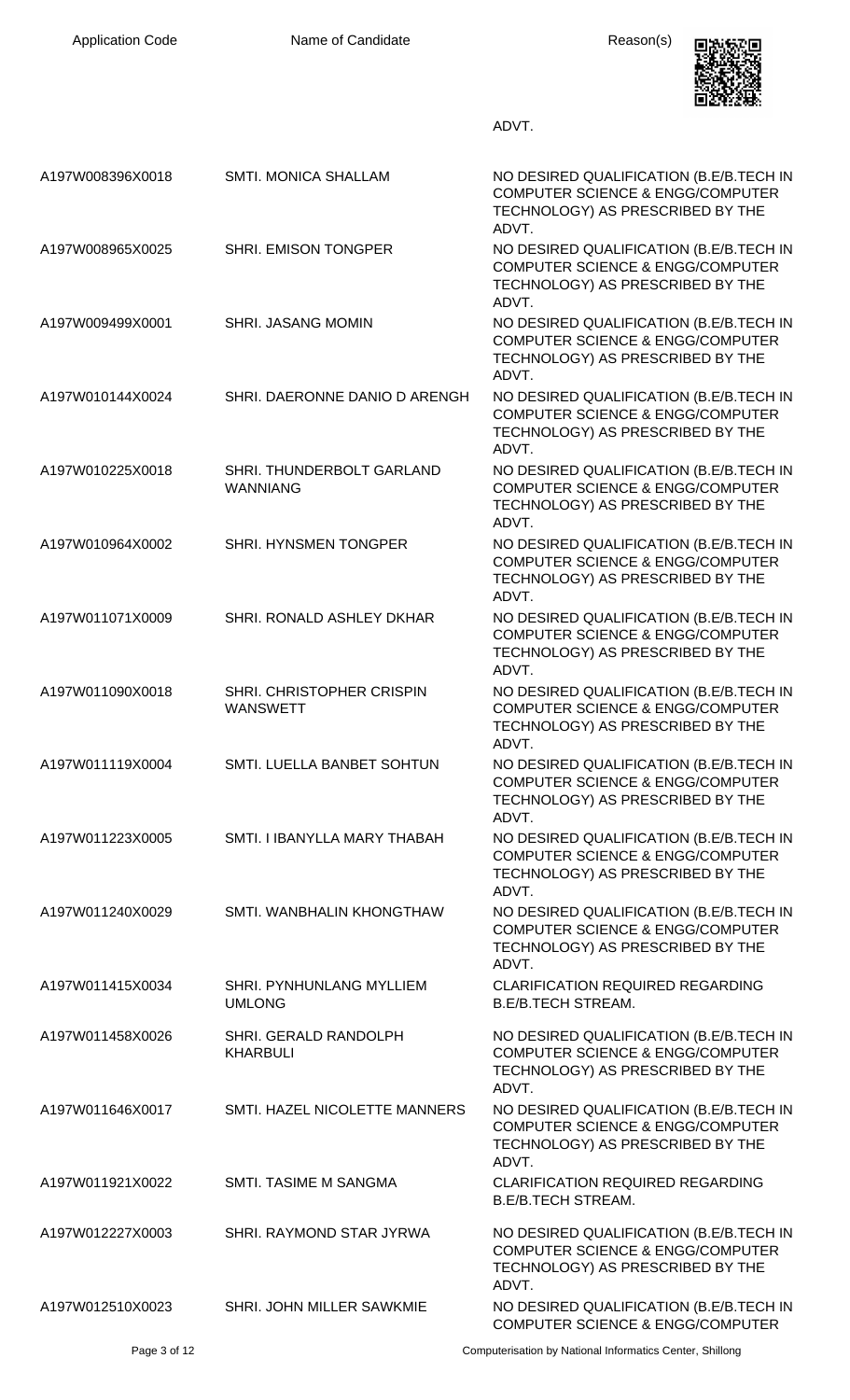|                  |                                           | TECHNOLOGY) AS PRESCRIBED BY THE<br>ADVT.                                                                                           |
|------------------|-------------------------------------------|-------------------------------------------------------------------------------------------------------------------------------------|
| A197W012533X0023 | SMTI. ELIZABETH THMA                      | NO DESIRED QUALIFICATION (B.E/B.TECH IN<br><b>COMPUTER SCIENCE &amp; ENGG/COMPUTER</b><br>TECHNOLOGY) AS PRESCRIBED BY THE<br>ADVT. |
| A197W012709X0003 | SHRI. N DONALD JEFFERSON<br><b>THABAH</b> | NO DESIRED QUALIFICATION (B.E/B.TECH IN<br><b>COMPUTER SCIENCE &amp; ENGG/COMPUTER</b><br>TECHNOLOGY) AS PRESCRIBED BY THE<br>ADVT. |
| A197W012820X0043 | SHRI. AUGUSTINE HADIA                     | <b>CLARIFICATION REQUIRED REGARDING</b><br><b>B.E/B.TECH STREAM.</b>                                                                |
| A197W013263X0027 | <b>SHRI. RIBORLANG MAJAW</b>              | <b>CLARIFICATION REQUIRED REGARDING</b><br><b>B.E/B.TECH STREAM.</b>                                                                |
| A197W013435X0015 | SMTI. STREAMLET RAPTHAP                   | NO DESIRED QUALIFICATION (B.E/B.TECH IN<br><b>COMPUTER SCIENCE &amp; ENGG/COMPUTER</b><br>TECHNOLOGY) AS PRESCRIBED BY THE<br>ADVT. |
| A197W014530X0014 | <b>SMTI. SUNITA WARJRI</b>                | NO DESIRED QUALIFICATION (B.E/B.TECH IN<br><b>COMPUTER SCIENCE &amp; ENGG/COMPUTER</b><br>TECHNOLOGY) AS PRESCRIBED BY THE<br>ADVT. |
| A197W015349X0080 | SMTI. FONDALIZA SOHPHOH                   | NO DESIRED QUALIFICATION (B.E/B.TECH IN<br><b>COMPUTER SCIENCE &amp; ENGG/COMPUTER</b><br>TECHNOLOGY) AS PRESCRIBED BY THE<br>ADVT. |
| A197W015528X0028 | SMTI. MARDAKA G SHULLAI                   | NO DESIRED QUALIFICATION (B.E/B.TECH IN<br><b>COMPUTER SCIENCE &amp; ENGG/COMPUTER</b><br>TECHNOLOGY) AS PRESCRIBED BY THE<br>ADVT. |
| A197W016504X0011 | SHRI. KYNMOWANME TLANG                    | NO DESIRED QUALIFICATION (B.E/B.TECH IN<br><b>COMPUTER SCIENCE &amp; ENGG/COMPUTER</b><br>TECHNOLOGY) AS PRESCRIBED BY THE<br>ADVT. |
| A197W016523X0057 | SMTI. JOYCILY THANGKHIEW                  | <b>CLARIFICATION REQUIRED REGARDING</b><br><b>B.E/B.TECH STREAM.</b>                                                                |
| A197W016599X0035 | SMTI. BAIAHUNSHA MYLLIEM<br><b>UMLONG</b> | NO DESIRED QUALIFICATION (B.E/B.TECH IN<br><b>COMPUTER SCIENCE &amp; ENGG/COMPUTER</b><br>TECHNOLOGY) AS PRESCRIBED BY THE<br>ADVT. |
| A197W016715X0053 | SHRI. SHAPHRANG SAWKMIE                   | NO DESIRED QUALIFICATION (B.E/B.TECH IN<br><b>COMPUTER SCIENCE &amp; ENGG/COMPUTER</b><br>TECHNOLOGY) AS PRESCRIBED BY THE<br>ADVT. |
| A197W017242X0001 | <b>SMTI. LUMLANG SAWKMIE</b>              | NO DESIRED QUALIFICATION (B.E/B.TECH IN<br><b>COMPUTER SCIENCE &amp; ENGG/COMPUTER</b><br>TECHNOLOGY) AS PRESCRIBED BY THE<br>ADVT. |
| A197W019963X0014 | SHRI. DAMANKUPAR KHONGSHEI                | NO DESIRED QUALIFICATION (B.E/B.TECH IN<br><b>COMPUTER SCIENCE &amp; ENGG/COMPUTER</b><br>TECHNOLOGY) AS PRESCRIBED BY THE<br>ADVT. |
| A197W020267X0031 | <b>SMTI. BOTYMPANG MUKHIM</b>             | NO DESIRED QUALIFICATION (B.E/B.TECH IN<br><b>COMPUTER SCIENCE &amp; ENGG/COMPUTER</b><br>TECHNOLOGY) AS PRESCRIBED BY THE<br>ADVT. |
| A197W021767X0024 | SMTI. CATHY GRACIA MARBANIANG             | NO DESIRED QUALIFICATION (B.E/B.TECH IN<br><b>COMPUTER SCIENCE &amp; ENGG/COMPUTER</b><br>TECHNOLOGY) AS PRESCRIBED BY THE<br>ADVT. |
| A197W022126X0008 | <b>SMTI. USHA PRASAD</b>                  | <b>CLARIFICATION REQUIRED REGARDING</b><br><b>B.E/B.TECH STREAM.</b>                                                                |

Application Code **Name of Candidate Name of Candidate** Reason(s)

回波波画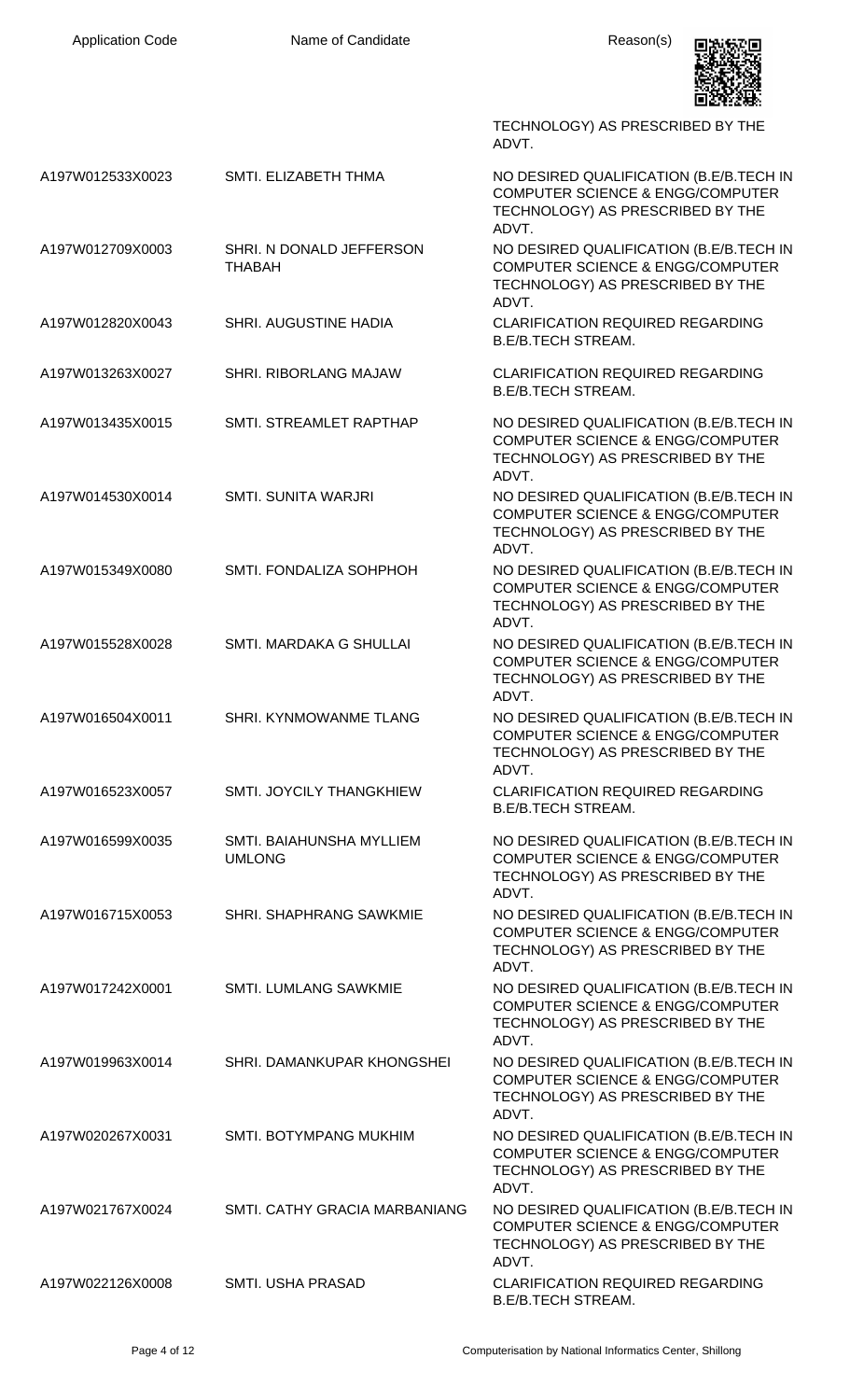| <b>Application Code</b> | Name of Candidate                             | Reason(s)                                                                                                                           |
|-------------------------|-----------------------------------------------|-------------------------------------------------------------------------------------------------------------------------------------|
| A197W022167X0022        | SHRI. BATSRANG CHEBAT CH<br><b>MARAK</b>      | NO DESIRED QUALIFICATION (B.E/B.TECH IN<br><b>COMPUTER SCIENCE &amp; ENGG/COMPUTER</b><br>TECHNOLOGY) AS PRESCRIBED BY THE<br>ADVT. |
| A197W022948X0011        | SMTI. CARYNTHIA KHARKONGOR                    | NO DESIRED QUALIFICATION (B.E/B.TECH IN<br><b>COMPUTER SCIENCE &amp; ENGG/COMPUTER</b><br>TECHNOLOGY) AS PRESCRIBED BY THE<br>ADVT. |
| A197W023034X0087        | SMTI. RIDHIMA RASE N SANGMA                   | <b>CLARIFICATION REQUIRED REGARDING</b><br><b>B.E/B.TECH STREAM.</b>                                                                |
| A197W023269X0005        | SMTI. EVALAHUNLANG MARY<br><b>MARBANIANG</b>  | NO DESIRED QUALIFICATION (B.E/B.TECH IN<br><b>COMPUTER SCIENCE &amp; ENGG/COMPUTER</b><br>TECHNOLOGY) AS PRESCRIBED BY THE<br>ADVT. |
| A197W023574X0022        | SHRI. HUNKIHMAN GASHNGA                       | NO DESIRED QUALIFICATION (B.E/B.TECH IN<br><b>COMPUTER SCIENCE &amp; ENGG/COMPUTER</b><br>TECHNOLOGY) AS PRESCRIBED BY THE<br>ADVT. |
| A197W024463X0025        | SHRI. STANDINGWELL L RNGAID                   | NO DESIRED QUALIFICATION (B.E/B.TECH IN<br><b>COMPUTER SCIENCE &amp; ENGG/COMPUTER</b><br>TECHNOLOGY) AS PRESCRIBED BY THE<br>ADVT. |
| A197W031780X0004        | SMTI. DEEPA HAJONG                            | NO DESIRED QUALIFICATION (B.E/B.TECH IN<br><b>COMPUTER SCIENCE &amp; ENGG/COMPUTER</b><br>TECHNOLOGY) AS PRESCRIBED BY THE<br>ADVT. |
| A197W032704X0011        | SMTI. MARY JUNE KHONGLAM                      | NO DESIRED QUALIFICATION (B.E/B.TECH IN<br><b>COMPUTER SCIENCE &amp; ENGG/COMPUTER</b><br>TECHNOLOGY) AS PRESCRIBED BY THE<br>ADVT. |
| A197W033738X0014        | SMTI. LILY GREECIA LYNGDOH                    | NO DESIRED QUALIFICATION (B.E/B.TECH IN<br><b>COMPUTER SCIENCE &amp; ENGG/COMPUTER</b><br>TECHNOLOGY) AS PRESCRIBED BY THE<br>ADVT. |
| A197W034050X0018        | SMTI. PAMELA SHYLLA                           | <b>CLARIFICATION REQUIRED REGARDING</b><br><b>B.E/B.TECH STREAM.</b>                                                                |
| A197W035131X0060        | SHRI. FERDINAND C SUNGOH                      | NO DESIRED QUALIFICATION (B.E/B.TECH IN<br><b>COMPUTER SCIENCE &amp; ENGG/COMPUTER</b><br>TECHNOLOGY) AS PRESCRIBED BY THE<br>ADVT. |
| A197W035281X0025        | SHRI. BANTEI KUPAR MARING                     | NO DESIRED QUALIFICATION (B.E/B.TECH IN<br><b>COMPUTER SCIENCE &amp; ENGG/COMPUTER</b><br>TECHNOLOGY) AS PRESCRIBED BY THE<br>ADVT. |
| A197W035349X0002        | SMTI. WANAKARU LALOO                          | NO DESIRED QUALIFICATION (B.E/B.TECH IN<br><b>COMPUTER SCIENCE &amp; ENGG/COMPUTER</b><br>TECHNOLOGY) AS PRESCRIBED BY THE<br>ADVT. |
| A197W035544X0017        | SHRI. P. WANRAPBORLANG M.<br><b>LAITMON</b>   | NO DESIRED QUALIFICATION (B.E/B.TECH IN<br><b>COMPUTER SCIENCE &amp; ENGG/COMPUTER</b><br>TECHNOLOGY) AS PRESCRIBED BY THE<br>ADVT. |
| A197W035621X0009        | SHRI. GERALD ANTHONY SAMIOO<br><b>LYNGDOH</b> | NO DESIRED QUALIFICATION (B.E/B.TECH IN<br><b>COMPUTER SCIENCE &amp; ENGG/COMPUTER</b><br>TECHNOLOGY) AS PRESCRIBED BY THE<br>ADVT. |
| A197W035708X0024        | SHRI. JERRY W SANGMA                          | NO DESIRED QUALIFICATION (B.E/B.TECH IN<br><b>COMPUTER SCIENCE &amp; ENGG/COMPUTER</b><br>TECHNOLOGY) AS PRESCRIBED BY THE<br>ADVT. |
| A197W035742X0028        | SMTI. LUCY MANISHA KURBAH                     | NO DESIRED QUALIFICATION (B.E/B.TECH IN<br><b>COMPUTER SCIENCE &amp; ENGG/COMPUTER</b><br>TECHNOLOGY) AS PRESCRIBED BY THE<br>ADVT. |

Application Code **Name of Candidate Name of Candidate** Reason(s)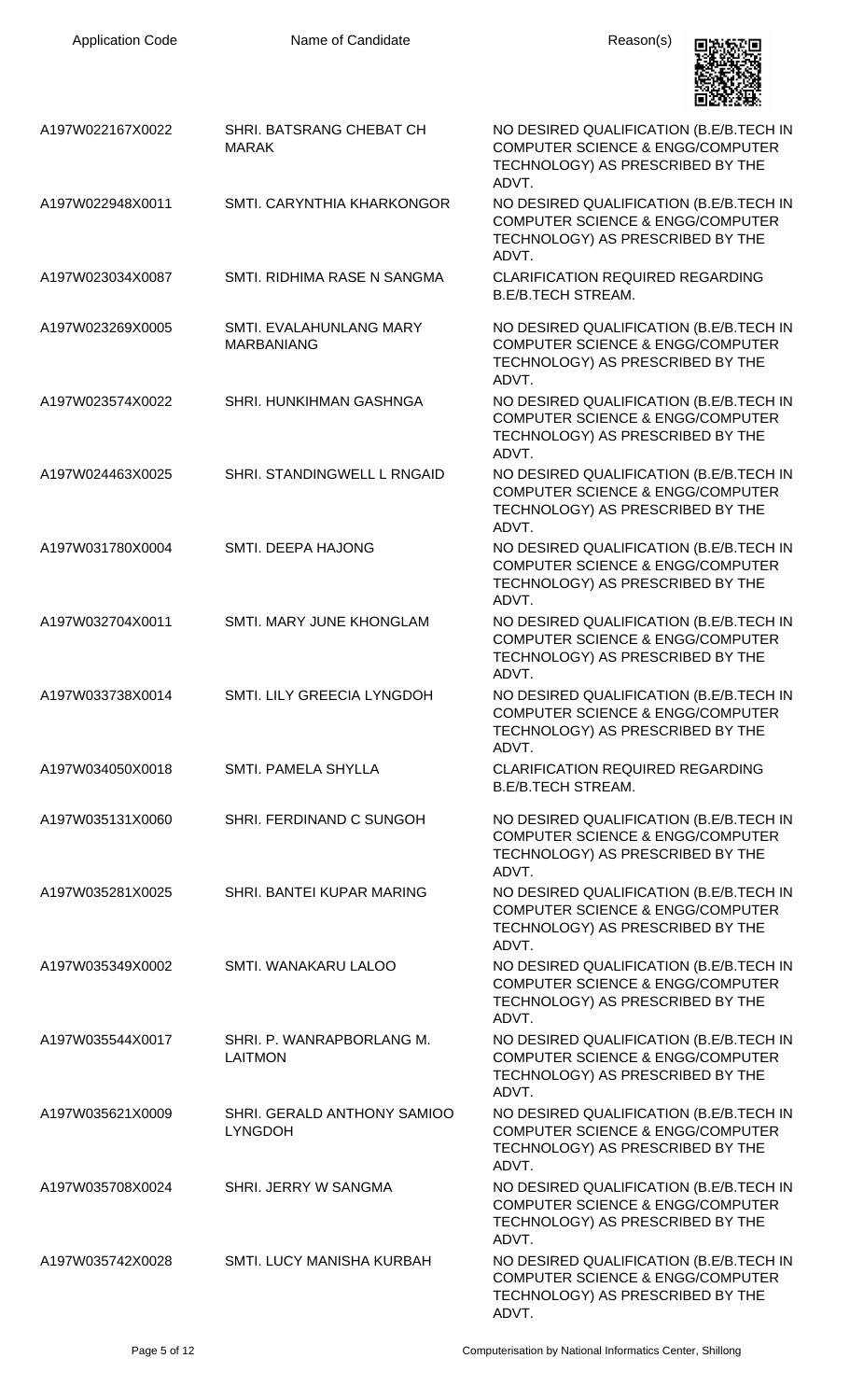| <b>Application Code</b> | Name of Candidate                                  | Reason(s)                                                                                                                           |
|-------------------------|----------------------------------------------------|-------------------------------------------------------------------------------------------------------------------------------------|
| A197W035973X0018        | SMTI. JEDIDAIAH PHAWA                              | NO DESIRED QUALIFICATION (B.E/B.TECH IN<br><b>COMPUTER SCIENCE &amp; ENGG/COMPUTER</b><br>TECHNOLOGY) AS PRESCRIBED BY THE<br>ADVT. |
| A197W036238X0022        | SMTI. EPHERMIKA TARIANG                            | NO DESIRED QUALIFICATION (B.E/B.TECH IN<br><b>COMPUTER SCIENCE &amp; ENGG/COMPUTER</b><br>TECHNOLOGY) AS PRESCRIBED BY THE<br>ADVT. |
| A197W036284X0028        | SHRI. JAKRIK B SANGMA                              | <b>CLARIFICATION REQUIRED REGARDING</b><br><b>B.E/B.TECH STREAM.</b>                                                                |
| A197W036622X0019        | SMTI. FAIRLYNDA SYIEM                              | NO DESIRED QUALIFICATION (B.E/B.TECH IN<br><b>COMPUTER SCIENCE &amp; ENGG/COMPUTER</b><br>TECHNOLOGY) AS PRESCRIBED BY THE<br>ADVT. |
| A197W036786X0013        | SHRI. WELFORT COLBEY WARJRI                        | NO DESIRED QUALIFICATION (B.E/B.TECH IN<br><b>COMPUTER SCIENCE &amp; ENGG/COMPUTER</b><br>TECHNOLOGY) AS PRESCRIBED BY THE<br>ADVT. |
| A197W036974X0003        | SHRI. VANLALCHHUAN MAWIA                           | NO DESIRED QUALIFICATION (B.E/B.TECH IN<br><b>COMPUTER SCIENCE &amp; ENGG/COMPUTER</b><br>TECHNOLOGY) AS PRESCRIBED BY THE<br>ADVT. |
| A197W037112X0036        | SHRI. DAWANSHAN MOSES<br><b>BENJAMIN KHARBUDON</b> | NO DESIRED QUALIFICATION (B.E/B.TECH IN<br><b>COMPUTER SCIENCE &amp; ENGG/COMPUTER</b><br>TECHNOLOGY) AS PRESCRIBED BY THE<br>ADVT. |
| A197W037923X0020        | <b>SHRI. SEIBORLANG DKHAR</b>                      | <b>CLARIFICATION REQUIRED REGARDING</b><br><b>B.E/B.TECH STREAM.</b>                                                                |
| A197W038226X0028        | SHRI. ARBORESCEN SHULLAI                           | NO DESIRED QUALIFICATION (B.E/B.TECH IN<br><b>COMPUTER SCIENCE &amp; ENGG/COMPUTER</b><br>TECHNOLOGY) AS PRESCRIBED BY THE<br>ADVT. |
| A197W038350X0016        | SHRI. NATHANIEL D MARPNA                           | <b>CLARIFICATION REQUIRED REGARDING</b><br><b>B.E/B.TECH STREAM.</b>                                                                |
| A197W038499X0020        | SMTI. OCTOMERRYLIN MARWEIN                         | NO DESIRED QUALIFICATION (B.E/B.TECH IN<br><b>COMPUTER SCIENCE &amp; ENGG/COMPUTER</b><br>TECHNOLOGY) AS PRESCRIBED BY THE<br>ADVT. |
| A197W038507X0013        | SHRI. WANBANKER KHONGBUH                           | NO DESIRED QUALIFICATION (B.E/B.TECH IN<br><b>COMPUTER SCIENCE &amp; ENGG/COMPUTER</b><br>TECHNOLOGY) AS PRESCRIBED BY THE<br>ADVT. |
| A197W038587X0020        | SMTI. KYNTIEWNAM SUNGOH                            | NO DESIRED QUALIFICATION (B.E/B.TECH IN<br><b>COMPUTER SCIENCE &amp; ENGG/COMPUTER</b><br>TECHNOLOGY) AS PRESCRIBED BY THE<br>ADVT. |
| A197W038819X0011        | SHRI. WANDEIBORMI DHAR                             | <b>CLARIFICATION REQUIRED REGARDING</b><br><b>B.E/B.TECH STREAM.</b>                                                                |
| A197W039227X0005        | SHRI. AIBANSKHEM MAWLONG                           | NO DESIRED QUALIFICATION (B.E/B.TECH IN<br><b>COMPUTER SCIENCE &amp; ENGG/COMPUTER</b><br>TECHNOLOGY) AS PRESCRIBED BY THE<br>ADVT. |
| A197W039790X0036        | SHRI. NATHANIEL LYNGDOH                            | NO DESIRED QUALIFICATION (B.E/B.TECH IN<br><b>COMPUTER SCIENCE &amp; ENGG/COMPUTER</b><br>TECHNOLOGY) AS PRESCRIBED BY THE<br>ADVT. |
| A197W041997X0006        | SHRI. MELVIN STAR MAJAW                            | NO DESIRED QUALIFICATION (B.E/B.TECH IN<br><b>COMPUTER SCIENCE &amp; ENGG/COMPUTER</b><br>TECHNOLOGY) AS PRESCRIBED BY THE<br>ADVT. |
| A197W044090X0034        | SMTI. IMAYANMOSHA WAHLANG                          | NO DESIRED QUALIFICATION (B.E/B.TECH IN<br><b>COMPUTER SCIENCE &amp; ENGG/COMPUTER</b><br>TECHNOLOGY) AS PRESCRIBED BY THE          |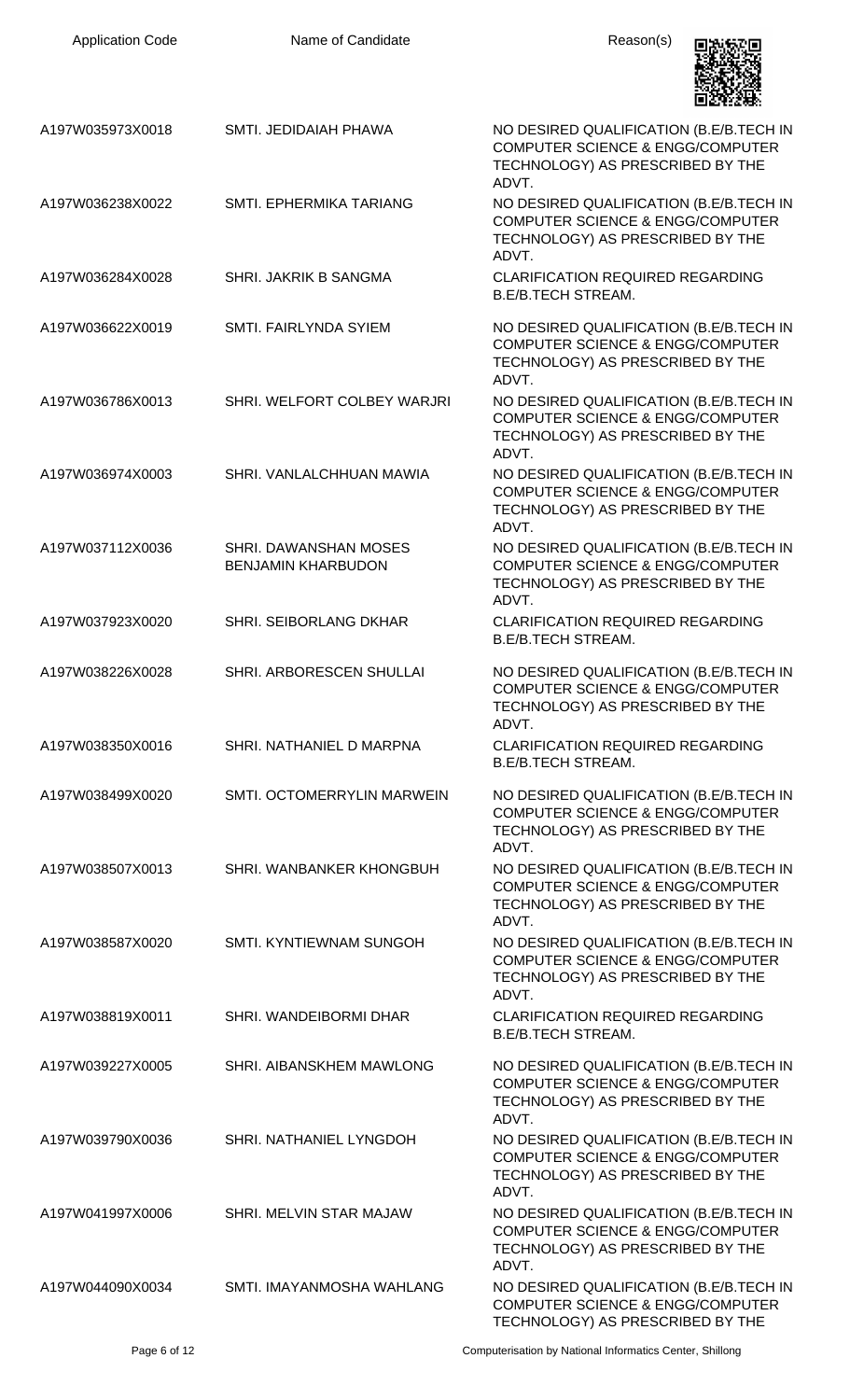| <b>Application Code</b> | Name of Candidate                          | Reason(s)                                                                                                                           |
|-------------------------|--------------------------------------------|-------------------------------------------------------------------------------------------------------------------------------------|
|                         |                                            | ADVT.                                                                                                                               |
| A197W044927X0023        | SMTI. BALASIEWDOR JANA                     | NO DESIRED QUALIFICATION (B.E/B.TECH IN<br><b>COMPUTER SCIENCE &amp; ENGG/COMPUTER</b><br>TECHNOLOGY) AS PRESCRIBED BY THE<br>ADVT. |
| A197W046754X0035        | SHRI. SEIBORLANG MARBANIANG                | NO DESIRED QUALIFICATION (B.E/B.TECH IN<br><b>COMPUTER SCIENCE &amp; ENGG/COMPUTER</b><br>TECHNOLOGY) AS PRESCRIBED BY THE<br>ADVT. |
| A197W047158X0026        | SMTI. PHIRASHISHA SYIEMLIEH                | NO DESIRED QUALIFICATION (B.E/B.TECH IN<br><b>COMPUTER SCIENCE &amp; ENGG/COMPUTER</b><br>TECHNOLOGY) AS PRESCRIBED BY THE<br>ADVT. |
| A197W047777X0022        | SHRI. DONBYNTALANG DEWKHAID                | NO DESIRED QUALIFICATION (B.E/B.TECH IN<br><b>COMPUTER SCIENCE &amp; ENGG/COMPUTER</b><br>TECHNOLOGY) AS PRESCRIBED BY THE<br>ADVT. |
| A197W049379X0039        | <b>SHRI. RYNGKAT DHAR</b>                  | <b>CLARIFICATION REQUIRED REGARDING</b><br><b>B.E/B.TECH STREAM.</b>                                                                |
| A197W050221X0023        | SHRI. GREAM REVILE N MARAK                 | NO DESIRED QUALIFICATION (B.E/B.TECH IN<br><b>COMPUTER SCIENCE &amp; ENGG/COMPUTER</b><br>TECHNOLOGY) AS PRESCRIBED BY THE<br>ADVT. |
| A197W052447X0018        | SHRI. ALFRED MARBANIANG                    | NO DESIRED QUALIFICATION (B.E/B.TECH IN<br><b>COMPUTER SCIENCE &amp; ENGG/COMPUTER</b><br>TECHNOLOGY) AS PRESCRIBED BY THE<br>ADVT. |
| A197W056238X0014        | SMTI. DELICIA FAVILY PALA                  | <b>CLARIFICATION REQUIRED REGARDING</b><br><b>B.E/B.TECH STREAM.</b>                                                                |
| A197W064804X0002        | SMTI. DEIMAPHI IANGI WANSWETT              | NO DESIRED QUALIFICATION (B.E/B.TECH IN<br><b>COMPUTER SCIENCE &amp; ENGG/COMPUTER</b><br>TECHNOLOGY) AS PRESCRIBED BY THE<br>ADVT. |
| A197W065456X0016        | SMTI. P DAPHIBAKOR SUNGOH                  | <b>CLARIFICATION REQUIRED REGARDING</b><br><b>B.E/B.TECH STREAM.</b>                                                                |
| A197W065573X0013        | SHRI. JORDAN RYAN KHARKRANG                | NO DESIRED QUALIFICATION (B.E/B.TECH IN<br><b>COMPUTER SCIENCE &amp; ENGG/COMPUTER</b><br>TECHNOLOGY) AS PRESCRIBED BY THE<br>ADVT. |
| A197W065601X0019        | SMTI. ALISHA SHYLLA                        | <b>CLARIFICATION REQUIRED REGARDING</b><br><b>B.E/B.TECH STREAM.</b>                                                                |
| A197W066086X0018        | <b>SHRI. RUDY KHARSYNTIEW</b>              | NO DESIRED QUALIFICATION (B.E/B.TECH IN<br><b>COMPUTER SCIENCE &amp; ENGG/COMPUTER</b><br>TECHNOLOGY) AS PRESCRIBED BY THE<br>ADVT. |
| A197W066463X0011        | SMTI. ROFECA GIRI RYMMAI                   | NO DESIRED QUALIFICATION (B.E/B.TECH IN<br><b>COMPUTER SCIENCE &amp; ENGG/COMPUTER</b><br>TECHNOLOGY) AS PRESCRIBED BY THE<br>ADVT. |
| A197W066501X0014        | SMTI. RISUKLIN GIRI RYMMAI                 | NO DESIRED QUALIFICATION (B.E/B.TECH IN<br><b>COMPUTER SCIENCE &amp; ENGG/COMPUTER</b><br>TECHNOLOGY) AS PRESCRIBED BY THE<br>ADVT. |
| A197W066854X0018        | SMTI. ETISHA KHONGKROM                     | <b>CLARIFICATION REQUIRED REGARDING</b><br><b>B.E/B.TECH STREAM.</b>                                                                |
| A197W067302X0004        | SHRI. RISANLANG HYNNIEWTA                  | <b>CLARIFICATION REQUIRED REGARDING</b><br><b>B.E/B.TECH STREAM.</b>                                                                |
| A197W068973X0008        | SMTI. CLAUDIA BADARISHA<br><b>KHARPURI</b> | <b>CLARIFICATION REQUIRED REGARDING</b><br><b>B.E/B.TECH STREAM.</b>                                                                |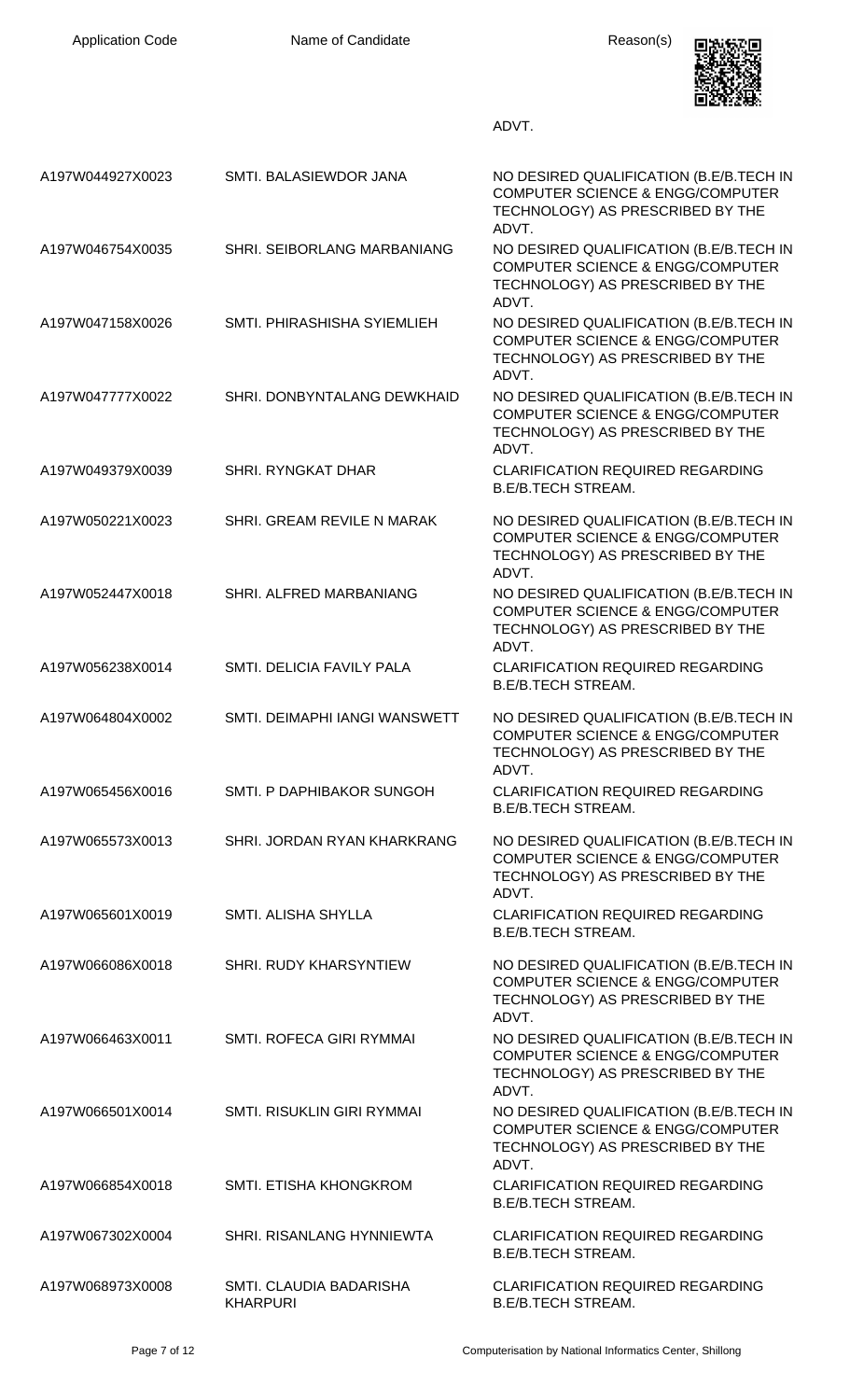| <b>Application Code</b> | Name of Candidate                              | Reason(s)                                                                                                                           |
|-------------------------|------------------------------------------------|-------------------------------------------------------------------------------------------------------------------------------------|
| A197W069157X0028        | SMTI. DAKAMANBHA RYNGKHLEM                     | NO DESIRED QUALIFICATION (B.E/B.TECH IN<br><b>COMPUTER SCIENCE &amp; ENGG/COMPUTER</b><br>TECHNOLOGY) AS PRESCRIBED BY THE<br>ADVT  |
| A197W070891X0018        | SHRI. SHAPHRANG RYNGKSAI                       | NO DESIRED QUALIFICATION (B.E/B.TECH IN<br><b>COMPUTER SCIENCE &amp; ENGG/COMPUTER</b><br>TECHNOLOGY) AS PRESCRIBED BY THE<br>ADVT. |
| A197W071899X0088        | SHRI. TURAN K SANGMA                           | NO DESIRED QUALIFICATION (B.E/B.TECH IN<br><b>COMPUTER SCIENCE &amp; ENGG/COMPUTER</b><br>TECHNOLOGY) AS PRESCRIBED BY THE<br>ADVT. |
| A197W073139X0018        | SHRI. PYRKHATLANG WARDKHAR                     | NO DESIRED QUALIFICATION (B.E/B.TECH IN<br><b>COMPUTER SCIENCE &amp; ENGG/COMPUTER</b><br>TECHNOLOGY) AS PRESCRIBED BY THE<br>ADVT. |
| A197W075704X0007        | SHRI. GOLDCHANCESTAR<br><b>NONGRANG</b>        | <b>CLARIFICATION REQUIRED REGARDING</b><br><b>B.E/B.TECH STREAM.</b>                                                                |
| A197W079595X0015        | SMTI. SWARNAPARNA SAHA                         | NO DESIRED QUALIFICATION (B.E/B.TECH IN<br><b>COMPUTER SCIENCE &amp; ENGG/COMPUTER</b><br>TECHNOLOGY) AS PRESCRIBED BY THE<br>ADVT. |
| A197W081398X0018        | SMTI. IBAPHIMON WARJRI                         | NO DESIRED QUALIFICATION (B.E/B.TECH IN<br><b>COMPUTER SCIENCE &amp; ENGG/COMPUTER</b><br>TECHNOLOGY) AS PRESCRIBED BY THE<br>ADVT. |
| A197W083267X0011        | SMTI. LAMMIKA NONGPLUH                         | <b>CLARIFICATION REQUIRED REGARDING</b><br><b>B.E/B.TECH STREAM.</b>                                                                |
| A197W085183X0033        | <b>SHRI. REMMY ARON KHONGWIR</b>               | NO DESIRED QUALIFICATION (B.E/B.TECH IN<br><b>COMPUTER SCIENCE &amp; ENGG/COMPUTER</b><br>TECHNOLOGY) AS PRESCRIBED BY THE<br>ADVT  |
| A197W085704X0027        | SHRI. BANKIT BUROM NONGBET                     | NO DESIRED QUALIFICATION (B.E/B.TECH IN<br><b>COMPUTER SCIENCE &amp; ENGG/COMPUTER</b><br>TECHNOLOGY) AS PRESCRIBED BY THE<br>ADVT. |
| A197W089200X0020        | SHRI. PETER MAWLONG                            | NO DESIRED QUALIFICATION (B.E/B.TECH IN<br><b>COMPUTER SCIENCE &amp; ENGG/COMPUTER</b><br>TECHNOLOGY) AS PRESCRIBED BY THE<br>ADVT. |
| A197W091518X0018        | SHRI. KYNTIEWDOR NONGRUM                       | NO DESIRED QUALIFICATION (B.E/B.TECH IN<br><b>COMPUTER SCIENCE &amp; ENGG/COMPUTER</b><br>TECHNOLOGY) AS PRESCRIBED BY THE<br>ADVT. |
| A197W094916X0005        | <b>SHRI. IOLANGKI BAREH</b>                    | <b>CLARIFICATION REQUIRED REGARDING</b><br><b>B.E/B.TECH STREAM.</b>                                                                |
| A197W101442X0016        | SHRI. ROMINGSTAR PYNGROPE                      | NO DESIRED QUALIFICATION (B.E/B.TECH IN<br><b>COMPUTER SCIENCE &amp; ENGG/COMPUTER</b><br>TECHNOLOGY) AS PRESCRIBED BY THE<br>ADVT. |
| A197W299961X0012        | <b>SHRI. DON AMERICK</b><br><b>KHARMAWLONG</b> | NO DESIRED QUALIFICATION (B.E/B.TECH IN<br><b>COMPUTER SCIENCE &amp; ENGG/COMPUTER</b><br>TECHNOLOGY) AS PRESCRIBED BY THE<br>ADVT. |
| A197W301459X0005        | SMTI. MERRYQUEEN MARKHAP                       | <b>CLARIFICATION REQUIRED REGARDING</b><br><b>B.E/B.TECH STREAM.</b>                                                                |
| A197W301528X0002        | SHRI. SAMUEL SON RANI                          | <b>CLARIFICATION REQUIRED REGARDING</b><br><b>B.E/B.TECH STREAM.</b>                                                                |
| A197W301886X0007        | <b>SMTI. LAIAHUN WAR</b>                       | <b>CLARIFICATION REQUIRED REGARDING</b><br>DATE, MONTH AND YEAR OF PASSING<br>B.E/B.TECH.                                           |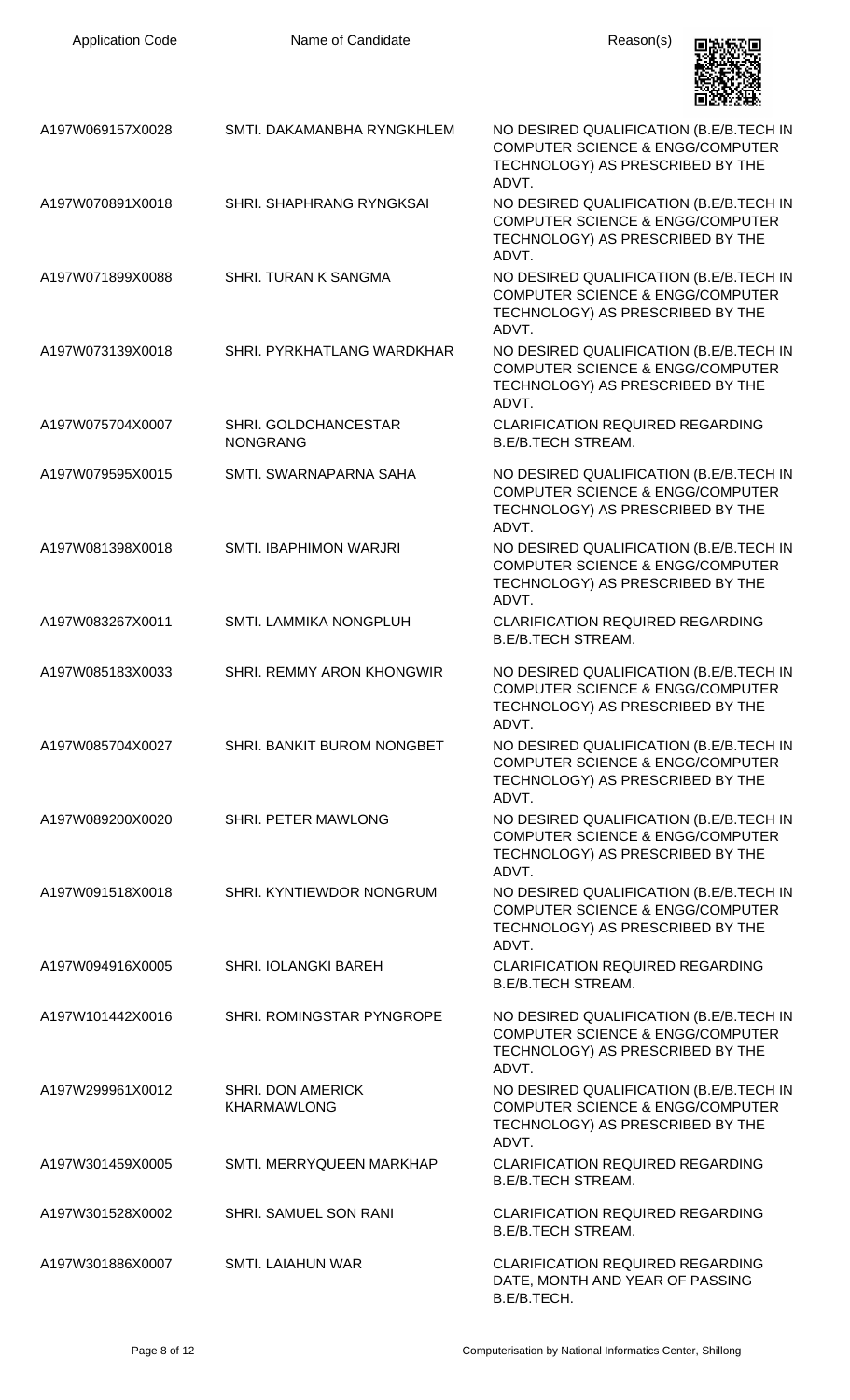| <b>Application Code</b> | Name of Candidate              | Reason(s)                                                                                                                           |
|-------------------------|--------------------------------|-------------------------------------------------------------------------------------------------------------------------------------|
| A197W302044X0003        | SHRI. BANKERLANG SOHTUN        | NO DESIRED QUALIFICATION (B.E/B.TECH IN<br><b>COMPUTER SCIENCE &amp; ENGG/COMPUTER</b><br>TECHNOLOGY) AS PRESCRIBED BY THE<br>ADVT. |
| A197W302053X0006        | SHRI. MAKSTARJUNE KHARKRANG    | <b>CLARIFICATION REQUIRED REGARDING</b><br>DATE, MONTH AND YEAR OF PASSING<br>B.E/B.TECH.                                           |
| A197W302194X0001        | SMTI. IBALARIHUN SUN           | <b>OVERAGED</b>                                                                                                                     |
| A197W302303X0001        | SMTI. JULIA JECEYLYNE KHONGSIT | <b>CLARIFICATION REQUIRED REGARDING</b><br>DATE, MONTH AND YEAR OF PASSING<br>B.E/B.TECH.                                           |
| A197W302716X0001        | <b>SHRI, KAUSHIK RAY</b>       | NO DESIRED QUALIFICATION (B.E/B.TECH IN<br><b>COMPUTER SCIENCE &amp; ENGG/COMPUTER</b><br>TECHNOLOGY) AS PRESCRIBED BY THE<br>ADVT. |
| A197W302739X0001        | SHRI. RAZIMUL HOQUE            | NO DESIRED QUALIFICATION (B.E/B.TECH IN<br><b>COMPUTER SCIENCE &amp; ENGG/COMPUTER</b><br>TECHNOLOGY) AS PRESCRIBED BY THE<br>ADVT. |
| A197W302852X0006        | SHRI. ARUNKUMAR K              | <b>CLARIFICATION REQUIRED REGARDING</b><br><b>B.E/B.TECH STREAM.</b>                                                                |
| A197W303224X0001        | SHRI. DHRITI MOHAN SARMA       | NO DESIRED QUALIFICATION (B.E/B.TECH IN<br><b>COMPUTER SCIENCE &amp; ENGG/COMPUTER</b><br>TECHNOLOGY) AS PRESCRIBED BY THE<br>ADVT. |
| A197W303393X0005        | <b>SMTI. BANHUNLANG MAJAW</b>  | NO DESIRED QUALIFICATION (B.E/B.TECH IN<br><b>COMPUTER SCIENCE &amp; ENGG/COMPUTER</b><br>TECHNOLOGY) AS PRESCRIBED BY THE<br>ADVT. |
| A197W303890X0003        | SHRI. BENNY JORDAN PARIAT      | <b>CLARIFICATION REQUIRED REGARDING</b><br>DATE, MONTH AND YEAR OF PASSING<br>B.E/B.TECH.                                           |
| A197W304226X0006        | SHRI. NARESH KUMAR DENDUKURI   | <b>CLARIFICATION REQUIRED REGARDING</b><br><b>B.E/B.TECH STREAM.</b>                                                                |
| A197W304356X0006        | <b>SHRI. NEERAJ KUMAR</b>      | <b>CLARIFICATION REQUIRED REGARDING</b><br><b>B.E/B.TECH STREAM.</b>                                                                |
| A197W304519X0001        | SHRI. MANTHAN PANDEY           | <b>CLARIFICATION REQUIRED REGARDING</b><br><b>B.E/B.TECH STREAM.</b>                                                                |
| A197W304982X0003        | SMTI. POOJA NISHAD             | <b>OVERAGED</b>                                                                                                                     |
| A197W305001X0002        | SMTI. HANOU LEIMA KHARRUBON    | <b>CLARIFICATION REQUIRED REGARDING</b><br><b>B.E/B.TECH STREAM.</b>                                                                |
| A197W305553X0004        | SHRI. BOSLINE CH SANGMA        | NO DESIRED QUALIFICATION (B.E/B.TECH IN<br><b>COMPUTER SCIENCE &amp; ENGG/COMPUTER</b><br>TECHNOLOGY) AS PRESCRIBED BY THE<br>ADVT. |
| A197W306066X0005        | SMTI. DARIMEKA WARJRI          | <b>CLARIFICATION REQUIRED REGARDING</b><br><b>B.E/B.TECH STREAM.</b>                                                                |
| A197W306945X0007        | SMTI. YVE TESSIE GARREY MOMIN  | <b>CLARIFICATION REQUIRED REGARDING</b><br><b>B.E/B.TECH STREAM.</b>                                                                |
| A197W307385X0005        | SHRI. EBANSKHEM NONGTDEH       | <b>CLARIFICATION REQUIRED REGARDING</b><br>DATE, MONTH AND YEAR OF PASSING<br>B.E/B.TECH.                                           |
| A197W308013X0019        | <b>SHRI. RIKRIK M SANGMA</b>   | <b>CLARIFICATION REQUIRED REGARDING</b><br><b>B.E/B.TECH STREAM.</b>                                                                |
| A197W308140X0003        | SHRI. JERRY CASPER KHARBHIH    | <b>CLARIFICATION REQUIRED REGARDING</b><br><b>B.E/B.TECH STREAM.</b>                                                                |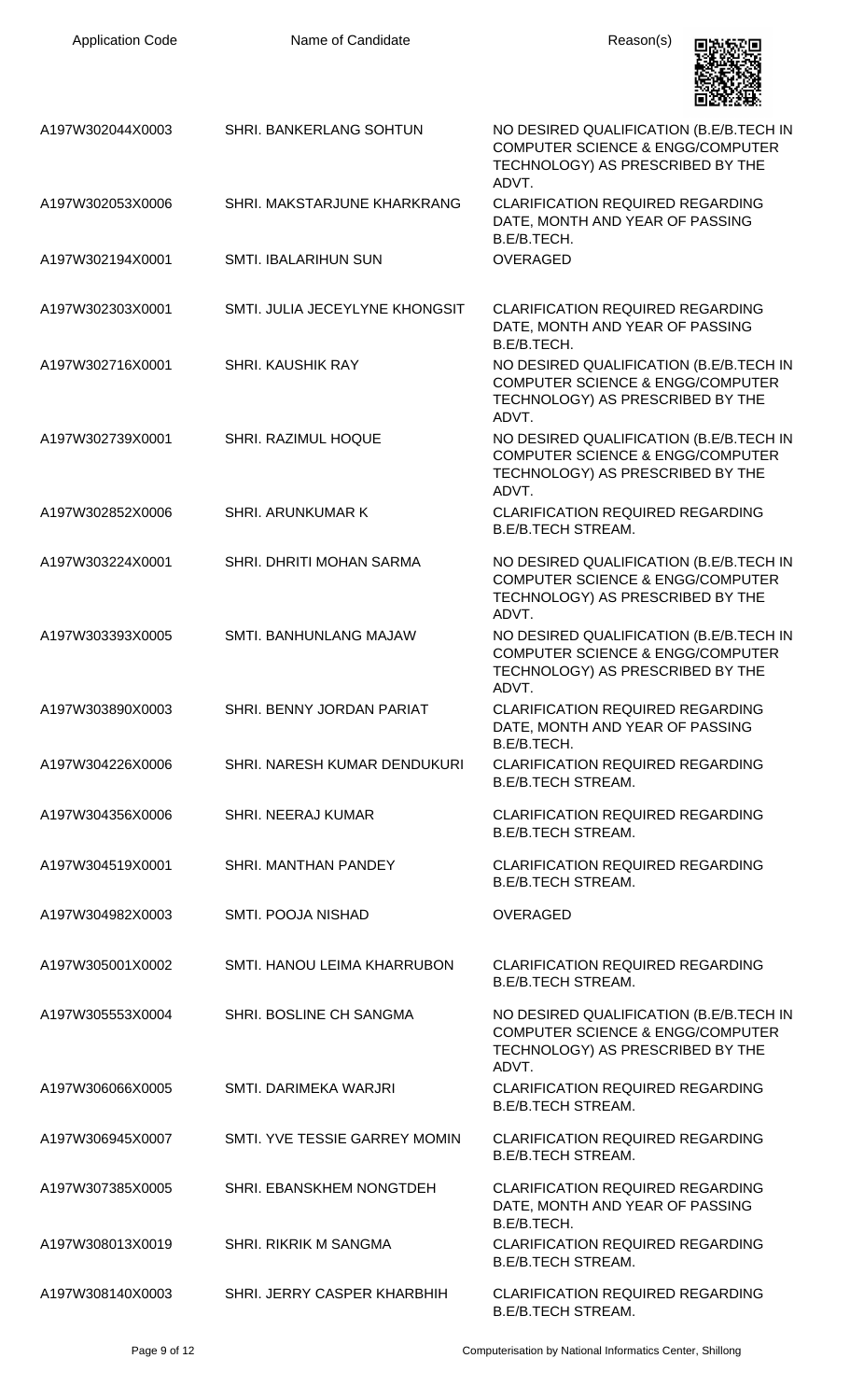| <b>Application Code</b> | Name of Candidate                           | Reason(s)                                                                                                                           |
|-------------------------|---------------------------------------------|-------------------------------------------------------------------------------------------------------------------------------------|
| A197W308790X0004        | SMTI. DARIHUNLANG MAWIONG                   | NO DESIRED QUALIFICATION (B.E/B.TECH IN<br><b>COMPUTER SCIENCE &amp; ENGG/COMPUTER</b><br>TECHNOLOGY) AS PRESCRIBED BY THE<br>ADVT. |
| A197W310612X0002        | SHRI. THANGHAUKHUP ZOU                      | <b>CLARIFICATION REQUIRED REGARDING</b><br>DATE, MONTH AND YEAR OF PASSING<br>B.E/B.TECH.                                           |
| A197W310619X0006        | SHRI. CHOW MALIKTA LOONGKAN                 | <b>CLARIFICATION REQUIRED REGARDING</b><br><b>B.E/B.TECH STREAM.</b>                                                                |
| A197W311300X0001        | <b>SHRI. BIJAY KUMAR SINGH</b>              | NO DESIRED QUALIFICATION (B.E/B.TECH IN<br><b>COMPUTER SCIENCE &amp; ENGG/COMPUTER</b><br>TECHNOLOGY) AS PRESCRIBED BY THE<br>ADVT. |
| A197W314586X0006        | SMTI. EDAWANBIANG DHAR                      | <b>CLARIFICATION REQUIRED REGARDING</b><br><b>B.E/B.TECH STREAM.</b>                                                                |
| A197W315616X0001        | SHRI. WINNERSON KHARSUNAI                   | NO DESIRED QUALIFICATION (B.E/B.TECH IN<br><b>COMPUTER SCIENCE &amp; ENGG/COMPUTER</b><br>TECHNOLOGY) AS PRESCRIBED BY THE<br>ADVT. |
| A197W316275X0009        | SHRI. JASENGKHAR MENDRA<br><b>MOMIN</b>     | NO DESIRED QUALIFICATION (B.E/B.TECH IN<br><b>COMPUTER SCIENCE &amp; ENGG/COMPUTER</b><br>TECHNOLOGY) AS PRESCRIBED BY THE<br>ADVT. |
| A197W316799X0002        | SHRI. MICHAEL RICHBORN<br><b>SYIEMLIEH</b>  | NO DESIRED QUALIFICATION (B.E/B.TECH IN<br><b>COMPUTER SCIENCE &amp; ENGG/COMPUTER</b><br>TECHNOLOGY) AS PRESCRIBED BY THE<br>ADVT. |
| A197W317460X0010        | SHRI. BUDLANG NONGRUM                       | NO DESIRED QUALIFICATION (B.E/B.TECH IN<br><b>COMPUTER SCIENCE &amp; ENGG/COMPUTER</b><br>TECHNOLOGY) AS PRESCRIBED BY THE<br>ADVT. |
| A197W317498X0011        | SMTI. OLBANISHA IAWPHNIAW                   | CLARIFICATION REQUIRED REGARDING<br>DATE, MONTH AND YEAR OF PASSING<br>B.E/B.TECH.                                                  |
| A197W318255X0001        | SMTI. BAMEDARI KHARUMNUID                   | NO DESIRED QUALIFICATION (B.E/B.TECH IN<br><b>COMPUTER SCIENCE &amp; ENGG/COMPUTER</b><br>TECHNOLOGY) AS PRESCRIBED BY THE<br>ADVT. |
| A197W319090X0007        | SMTI. EMELYA CH MOMIN                       | <b>CLARIFICATION REQUIRED REGARDING</b><br>DATE, MONTH AND YEAR OF PASSING<br>B.E/B.TECH.                                           |
| A197W319315X0004        | SHRI. GARRY FERRANDO COOPER<br><b>RANEE</b> | <b>CLARIFICATION REQUIRED REGARDING</b><br>DATE, MONTH AND YEAR OF PASSING<br>B.E/B.TECH.                                           |
| A197W319386X0005        | SMTI. SENGSE S SANGMA                       | NO DESIRED QUALIFICATION (B.E/B.TECH IN<br><b>COMPUTER SCIENCE &amp; ENGG/COMPUTER</b><br>TECHNOLOGY) AS PRESCRIBED BY THE<br>ADVT. |
| A197W320190X0002        | SHRI. RUSSELL COOPER BANKS                  | <b>CLARIFICATION REQUIRED REGARDING</b><br>DATE, MONTH AND YEAR OF PASSING<br>B.E/B.TECH.                                           |
| A197W320554X0004        | SHRI. PRASURJYA SARMA                       | <b>CLARIFICATION REQUIRED REGARDING</b><br>DATE, MONTH AND YEAR OF PASSING<br>B.E/B.TECH.                                           |
| A197W320689X0012        | SMTI. DAKERRIHUN M DIENGDOH                 | NO DESIRED QUALIFICATION (B.E/B.TECH IN<br><b>COMPUTER SCIENCE &amp; ENGG/COMPUTER</b><br>TECHNOLOGY) AS PRESCRIBED BY THE<br>ADVT. |
| A197W321061X0001        | <b>SMTI. BIBALIN KHARNAIOR</b>              | NO DESIRED QUALIFICATION (B.E/B.TECH IN<br><b>COMPUTER SCIENCE &amp; ENGG/COMPUTER</b><br>TECHNOLOGY) AS PRESCRIBED BY THE<br>ADVT. |
| A197W321087X0004        | SMTI. WANDARISA SUNGOH                      | NO DESIRED QUALIFICATION (B.E/B.TECH IN<br><b>COMPUTER SCIENCE &amp; ENGG/COMPUTER</b><br>TECHNOLOGY) AS PRESCRIBED BY THE          |
| Page 10 of 12           |                                             | Computerisation by National Informatics Center, Shillong                                                                            |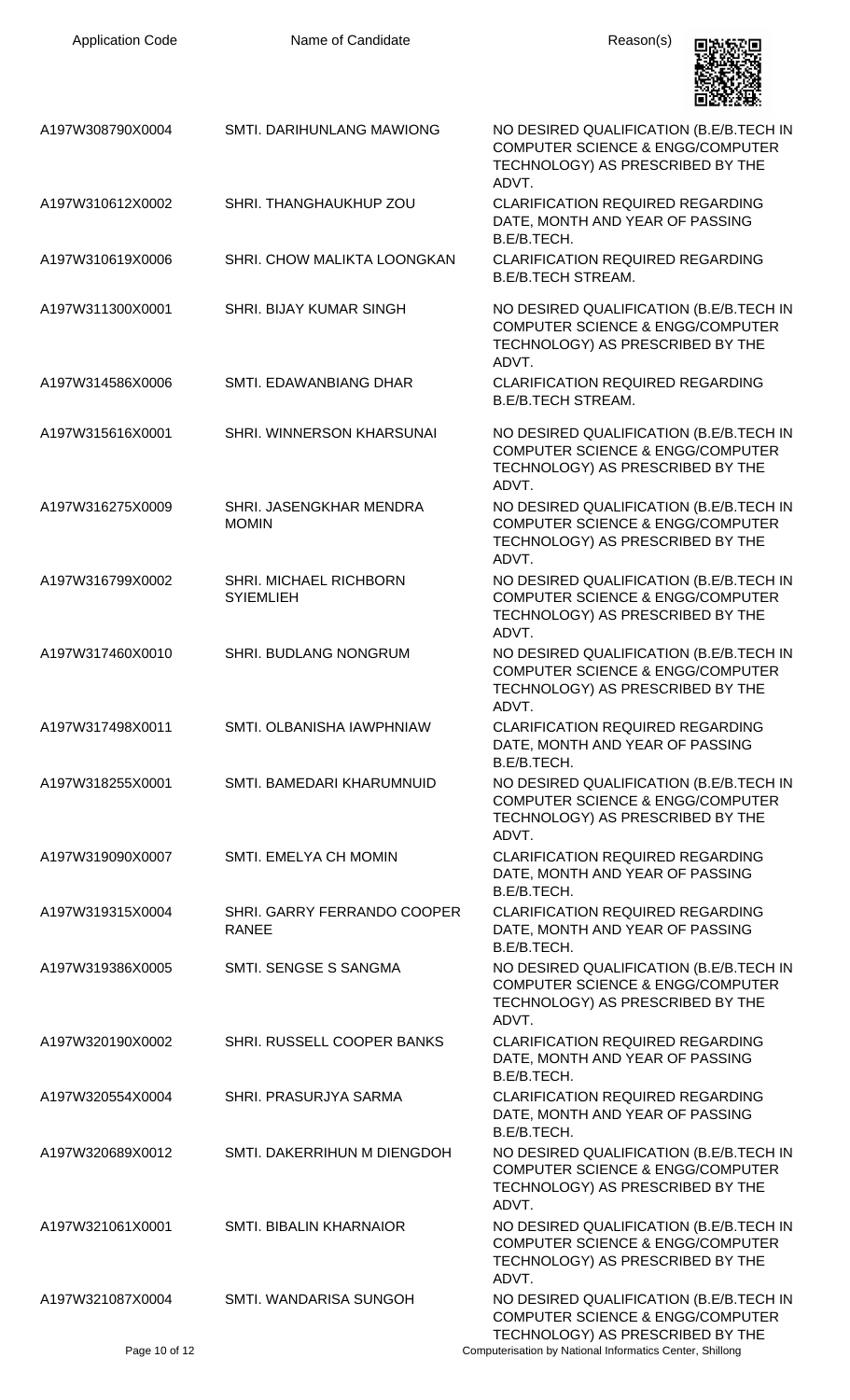

ADVT.

| A197W321289X0001 | <b>SHRI. MARK SHERIDAN</b><br><b>NONGHULOO</b> | NO DESIRED QUALIFICATION (B.E/B.TECH IN<br><b>COMPUTER SCIENCE &amp; ENGG/COMPUTER</b><br>TECHNOLOGY) AS PRESCRIBED BY THE<br>ADVT. |
|------------------|------------------------------------------------|-------------------------------------------------------------------------------------------------------------------------------------|
| A197W323338X0003 | SHRI. ROHIT S SANGMA                           | <b>CLARIFICATION REQUIRED REGARDING</b><br>DATE, MONTH AND YEAR OF PASSING<br>B.E/B.TECH.                                           |
| A197W323625X0001 | SHRI. JERRY BERNARD CHALLAM                    | <b>CLARIFICATION REQUIRED REGARDING</b><br>DATE, MONTH AND YEAR OF PASSING<br>B.E/B.TECH.                                           |
| A197W323749X0009 | SMTI. JOLISHA THONGNEY                         | NO DESIRED QUALIFICATION (B.E/B.TECH IN<br><b>COMPUTER SCIENCE &amp; ENGG/COMPUTER</b><br>TECHNOLOGY) AS PRESCRIBED BY THE<br>ADVT. |
| A197W323765X0001 | SMTI. LUCIL BANISHA LAMIN                      | <b>CLARIFICATION REQUIRED REGARDING</b><br><b>B.E/B.TECH STREAM.</b>                                                                |
| A197W324674X0004 | SMTI. BANYLLA LANONG                           | NO DESIRED QUALIFICATION (B.E/B.TECH IN<br><b>COMPUTER SCIENCE &amp; ENGG/COMPUTER</b><br>TECHNOLOGY) AS PRESCRIBED BY THE<br>ADVT. |
| A197W325432X0002 | SMTI. LIZZA M SHADAP                           | NO DESIRED QUALIFICATION (B.E/B.TECH IN<br><b>COMPUTER SCIENCE &amp; ENGG/COMPUTER</b><br>TECHNOLOGY) AS PRESCRIBED BY THE<br>ADVT. |
| A197W326493X0001 | SMTI. SUSHMITA SHARMA                          | NO DESIRED QUALIFICATION (B.E/B.TECH IN<br><b>COMPUTER SCIENCE &amp; ENGG/COMPUTER</b><br>TECHNOLOGY) AS PRESCRIBED BY THE<br>ADVT. |
| A197W326730X0002 | SMTI. TAYENJAM PREMITA SINGH                   | NO DESIRED QUALIFICATION (B.E/B.TECH IN<br><b>COMPUTER SCIENCE &amp; ENGG/COMPUTER</b><br>TECHNOLOGY) AS PRESCRIBED BY THE<br>ADVT. |
| A197W327411X0002 | SHRI. WANBOK GREGORY THABAH                    | NO DESIRED QUALIFICATION (B.E/B.TECH IN<br><b>COMPUTER SCIENCE &amp; ENGG/COMPUTER</b><br>TECHNOLOGY) AS PRESCRIBED BY THE<br>ADVT. |
| A197W330083X0003 | SMTI. JOLLY VALOUR SYIEMIONG                   | <b>CLARIFICATION REQUIRED REGARDING</b><br><b>B.E/B.TECH STREAM.</b>                                                                |
| A197W330202X0001 | SHRI. DIPON JYOTI SONOWAL                      | NO DESIRED QUALIFICATION (B.E/B.TECH IN<br><b>COMPUTER SCIENCE &amp; ENGG/COMPUTER</b><br>TECHNOLOGY) AS PRESCRIBED BY THE<br>ADVT. |
| A197W331251X0008 | SHRI. BANPHRANG KUPAR<br><b>NONGKYNRIH</b>     | NO DESIRED QUALIFICATION (B.E/B.TECH IN<br><b>COMPUTER SCIENCE &amp; ENGG/COMPUTER</b><br>TECHNOLOGY) AS PRESCRIBED BY THE<br>ADVT. |